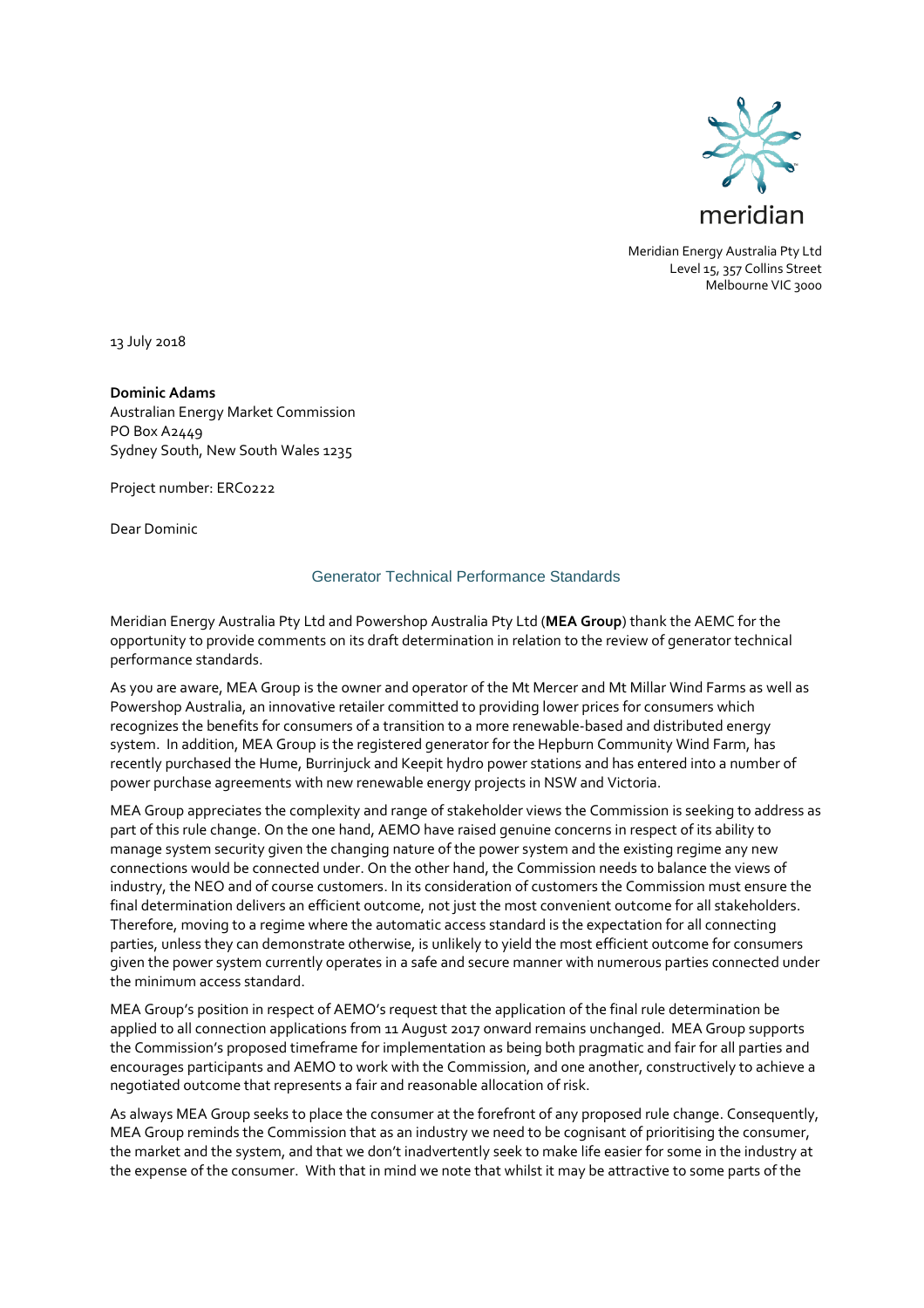industry to require all new connecting parties to meet the automatic standard, that solution by its very definition contradicts the objectives set out in the NEO and would likely result in a "gold plated" system, which is far from the best outcome for consumers, the market or the industry.

MEA Group as a strong supporter of community-owned generating systems agrees with the Commission's approach to only apply the draft determination to those generating systems capable of registering as a nonscheduled generator – minimum of 5MW installed capacity.

MEA Group is of the view that generators remain the best placed to operate their plant, not the system operator. We also have concerns that in a broad sense, handing control of all generators to AEMO introduces the risk that if AEMO were to make a mistake (not that we're saying they would) then this would affect the entire system, assuming all connected parties were under AEMOs control. MEA Group continues to support local frequency control efforts as highlighted in its submissions to the Commission under various frequency frameworks and reliability review as the most efficient mechanism for maintaining system frequency as opposed to relying solely on the AGC system.

# **Question Response**

# **Active Power Capability**

MEA Group understands both the Commission's and AEMOs intent to improve the efficient operation of the power system in requiring all semi-scheduled and scheduled generating units to "have the capability to receive instructions via the automatic generation control system". However, MEA Group is concerned that a reliance on the AGC system may not provide the efficient outcome the industry is seeking.

In its earlier submission on this matter to the Commission, MEA Group noted that "the proposed changes will only yield maximum benefit if the operating philosophy and protocols underpinning the system are also improved".

Whilst MEA Group agrees with the intent of this rule change we remain unconvinced that the AGC as a tool (ostensibly a load following generation controller) is the correct mechanism to regulate active power across all generating units in the NEM if it is the frequency of the system that AEMO is ultimately seeking to maintain. MEA Group notes recent independent studies that have identified the time delay associated with SCADA equipment across the NEM and the AGC and suggests that a better outcome for system stability may be for generators to reintroduce some form of local frequency control at their respective connection points.

MEA Group understands the intent behind the Commission's proposed requirement for "all generating systems to have the capability to operate in frequency response mode (subject to energy source availability)", however MEA Group is concerned this may unduly impact smaller community energy projects that would see an increase in their capital cost with potentially limited improvement to system security and benefit to the consumer.

The following requirements of the rule change also raise concerns in respect of a small non-scheduled generator's ability to meet the access standard, i.e. "amends the automatic access standard for frequency control, to state that generating systems must have the capability to offer all of the market ancillary services for provision of frequency control". It is unclear how much benefit AEMO would derive from requiring small nonscheduled generating units to meet this requirement.

## **Remote Monitoring & Control**

This rule change expands AEMO's powers "to allow AEMO to require a number of additional remote monitoring and control capabilities" which MEA Group generally supports.

However, we do not understand why AEMO's coverage needs to expand to include non-scheduled generating systems with nameplate capacity of less than 30MW. We suggest that a threshold of 15MW would be appropriate to exclude those generating systems where it may not be economical as part of an upgrade to meet the proposed minimum access standard and where there would be negligible improvement for system security or benefit to the consumer.

# **Reactive Power Capability**

MEA Group supports the retention of the minimum access standard that does not require reactive power capability. MEA Group has no objection to the Commission's recommendation that reactive power capability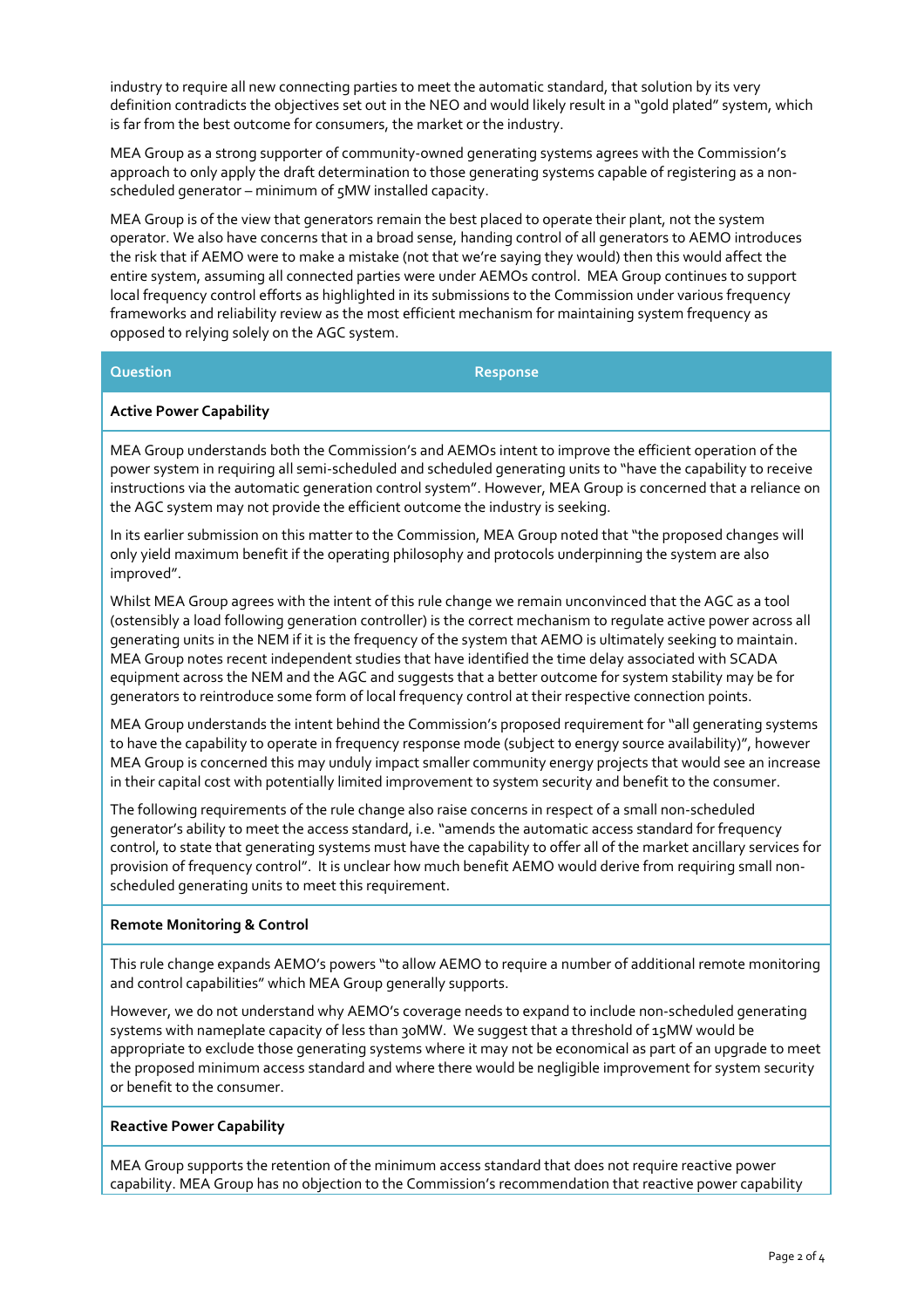## **Question Response**

#### become an AEMO advisory matter.

MEA Group does have concerns in respect of AEMO or the NSP requiring reactive power capabilities where a clear requirement for it cannot be demonstrated by AEMO or the NSP. MEA Group notes there is no avenue for appeal should the connecting party disagree with the NSP or AEMOs assessment of the requirement (or otherwise) of reactive power capability.

# **Reactive Power Control**

MEA Group is concerned that the draft rule, which "provides that the mode of reactive power arrangements apply **irrespective of the connection point voltage and the capacity of the generating system**", will pose significant barriers to entry for small or community-owned generating systems with what MEA Group perceives as negligible benefit for a secure operating system. This is consistent with MEA Group's previous submission which noted that "MEA Group remains a strong supporter of community energy projects and would be disappointed in any rule change that created a prohibitively high barrier to entry for these projects... That said, where those projects with an installed capacity below 30MW and above 5MW can meet the automatic access standards as described in the proposed rule change without significant cost, MEA Group believes it would be prudent for them to do so."

#### **Reactive current response during disturbances**

MEA Group is comfortable with the proposed draft determination in respect of reactive current response during disturbances.

## **Continuous uninterrupted operation**

MEA Group supports "amending the definition of continuous uninterrupted operation to provide greater clarity to network users". We are also supportive of AEMO and the Commission's proposed changes to introduce "new requirements for generating systems to maintain continuous uninterrupted operation for certain multiple low voltage disturbances and requiring asynchronous generating systems to meet existing requirements to maintain continuous uninterrupted operation for particular partial load rejection events".

## **System strength**

MEA Group remains strongly opposed to the inclusion of a minimum system strength rule and agrees with the Commission that this issue is more appropriately addressed through the framework created by the Managing Power System Fault Levels rule. MEA Group agrees there is little benefit to the consumer in mandating a minimum system strength requirement in the GPS, the benefits of which can only be realised when all proposed connecting parties are connected resulting in a level of gold plating that directly conflicts with the NEO.

## **Consequential changes**

MEA Group agrees that the Commission has adequately considered the consequential changes as a result of these changes to plant where equipment is upgraded or augmented "allows applicants to negotiate between the level of their existing agreed performance standard and the automatic access standard, and includes new references to specific access standards that are deemed to be affected (and therefore must be renegotiated) when altering certain listed equipment."

Provided connected parties cannot be made worse off as a result of these consequential changes, then MEA Group remains supportive as it would be a contradiction of the NEO for a rule change to be introduced that provided a disincentive for equipment upgrades on existing plant connected to the NEM on the basis it was no longer economical or technically possible for that existing plant to meet the new rules.

#### **Transitional arrangements**

MEA Group's position in respect of AEMO's request that the application of the final rule determination be applied to all connection applications from 11 August 2017 onward remains unchanged. MEA Group supports